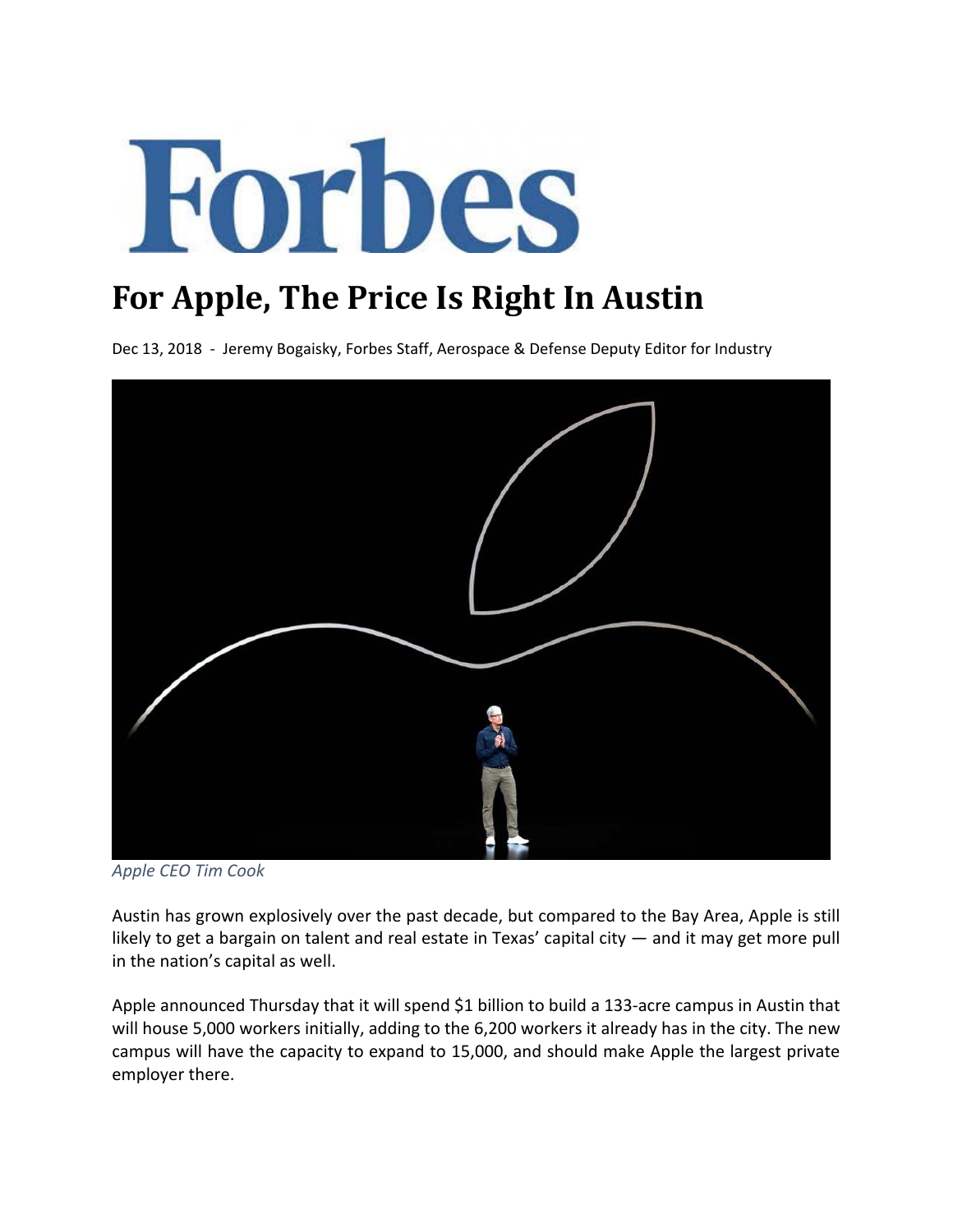In a time when competition for tech talent is fierce, the average wage of tech workers in the Austin metro area stood at a relatively affordable \$95,000 as of April, 16th‐highest in the nation, according to stats compiled by the commercial real estate firm CBRE. That compares to \$125,400 on Apple's home turf in the San Francisco Bay area, where tech wages are the highest in the nation, and \$112,600 in New York, where Amazon will build one of its two HQ2 campuses.

The Austin area has attracted a number of other tech companiesin recent years, including Google and Facebook, and it's the home of Dell, but the tech talent pool is still relatively small. There are 69,600 tech workers in the Austin area, ranking 21st in the country, compared to 329,200 in the Bay Area. However, site selection consultant John Boyd says Apple is likely confident that the economic factors and hipness quotient that have driven large numbers of Americans to migrate to Austin in recent years — including many from California — will help the company bring in talent from elsewhere.

In addition to having no personal income tax and no corporate income tax, Texas also is a right to work state, which lowers construction costs, Boyd points out. "It makes it more efficient because you're not dealing with labor unions to the degree you would in California or Connecticut."

Office rents in Austin have risen 28.6% over the past five years to an average of \$3 million for 75,000 square feet, according to CBRE, but that's still well below the Bay Area average of \$5 million.

The U.S. tech sector is booming and the West Coast giants are increasingly looking elsewhere to expand. The tech unemployment rate stood at a tight 2.4% nationwide in November, according to the U.S. Bureau of Labor Statistics, amid strong job creation this fall. U.S. companies added 67,000 new IT jobs in November, following 107,000 in October.

There's not a lot of labor market slack in Austin. The metro area has gained 343,830 jobs over the past decade, growth of 41.8%, and the overall unemployment rate stood at 2.7% in October.

Another benefit for Apple in expanding in Texas: the jobs it's bringing will make it friends among Texas' congressional delegation, which is the second‐largest after California's with 37 representatives in the House.

"Strengthening sway on Capitol Hill has become a key consideration for many companies in site selection," says Boyd. "The IT industry faces a myriad of legislative and regulatory issues and they're very concerned about antitrust legislation."

Apple has been largely close‐mouthed since it announced in January that it was looking for a location for a major new campus, in sharp contrast to Amazon's decision to conduct a heavily publicized contest among major cities for its planned second headquarters, which the e‐ commerce giant ended up splitting between New York City and Northern Virginia. The only public